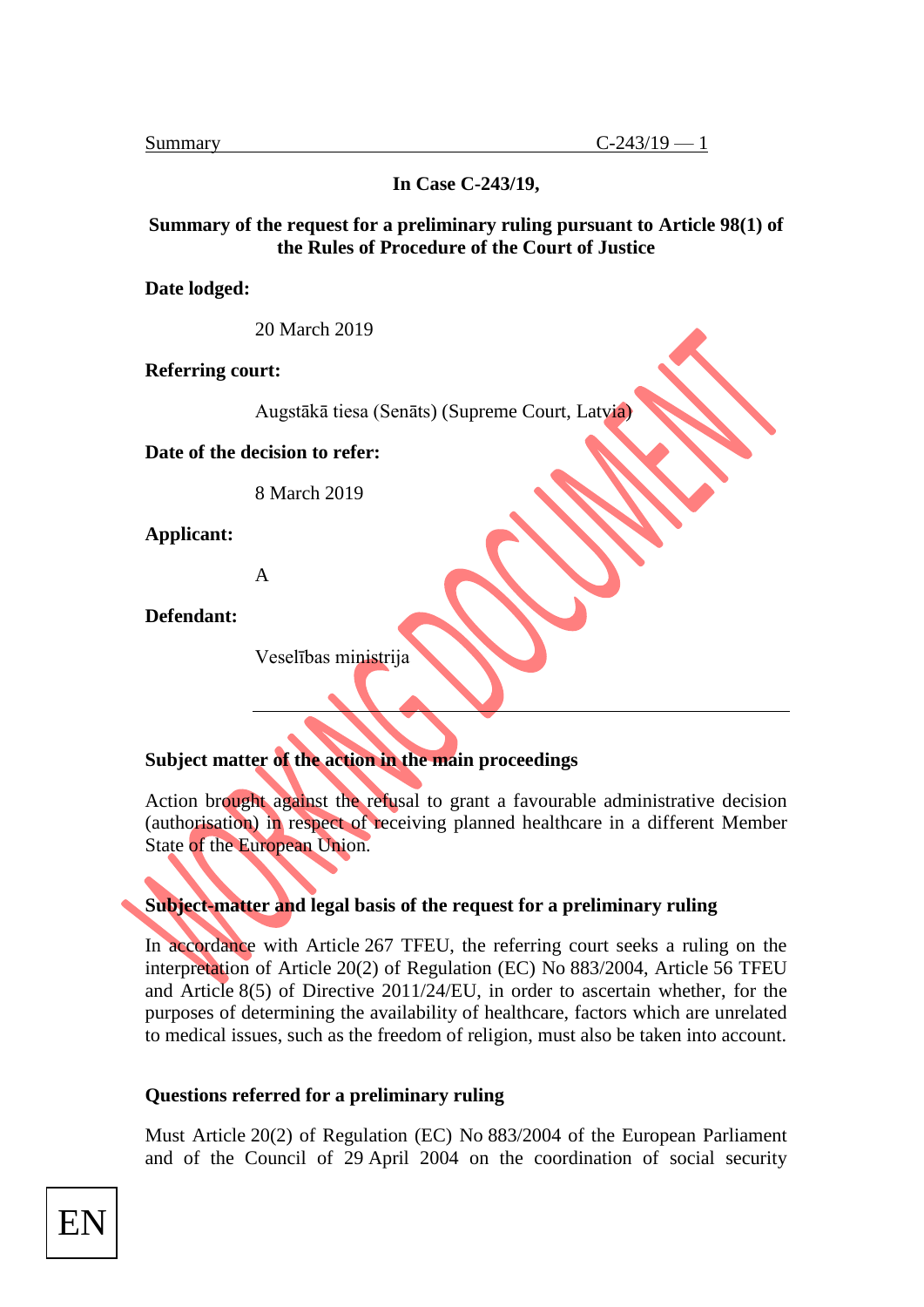systems, in conjunction with Article 21(1) of the Charter of Fundamental Rights of the European Union, be interpreted as meaning that a Member State may refuse to grant the authorisation referred to in Article 20(1) of that regulation where hospital care, the medical effectiveness of which is not contested, is available in the person's Member State of residence, even though the method of treatment used is contrary to that person's religious beliefs?

Must Article 56 of the Treaty on the Functioning of the European Union and Article 8(5) of Directive 2011/24/EU of the European Parliament and of the Council of 9 March 2011 on the application of patients' rights in cross-border healthcare, in conjunction with Article 21(1) of the Charter of Fundamental Rights of the European Union, be interpreted as meaning that a Member State may refuse to grant the authorisation referred to in Article 8(1) of that directive where hospital care, the medical effectiveness of which is not contested, is available in the person's Member State of affiliation, even though the method of treatment used is contrary to that person's religious beliefs?

# **Provisions of EU law relied on**

Articles 56 and 57 TFEU,

Article 20 Regulation (EC) No 883/2004 of the European Parliament and of the Council of 29 April 2004 on the coordination of social security systems,

Articles 7 and 8 of Directive 2011/24/EU of the European Parliament and of the Council of 9 March 2011 on the application of patients' rights in cross-border healthcare,

Article 10(1) and Article 21(1) of the Charter of Fundamental Rights of the European Union.

**Case-law cited**

## *Court of Justice of the European Union*

Judgments of 5 October 2010, *Elchinov*, C-173/09, EU:C:2010:581, paragraphs 43, 65 and 66; of 23 October 2003, *Inizan*, C-56/01, EU:C:2003:578, paragraphs 45, 46, 59 and 60; of 9 October 2014, *Petru*, C-268/13, EU:C:2014:2271; of 14 March 2017, *Achbita*, C-157/15, EU:C:2017:203, paragraph 28, and *Bougnaoui and ADDH*, C-188/15, EU:C:2017:204, paragraph 30; of 9 March 2017, *Milkova*, C-406/15, EU:C:2017:198, paragraph 55; of 3 October 2000, *Ferlini*, C-411/98, EU:C:2000:530, paragraphs 57 to 59; of 12 July 2001, *Smits and Peerbooms*, C-157/99, EU:C:2001:404, paragraph 105; of 13 May 2003, *Müller-Fauré and van Riet*, C-385/99, EU:C:2003:270, paragraphs 73 and 74; of 12 November 1996, *United Kingdom* v *Council*, C-84/94, [EU:C:1996:431], paragraph 58; of 13 June 2017,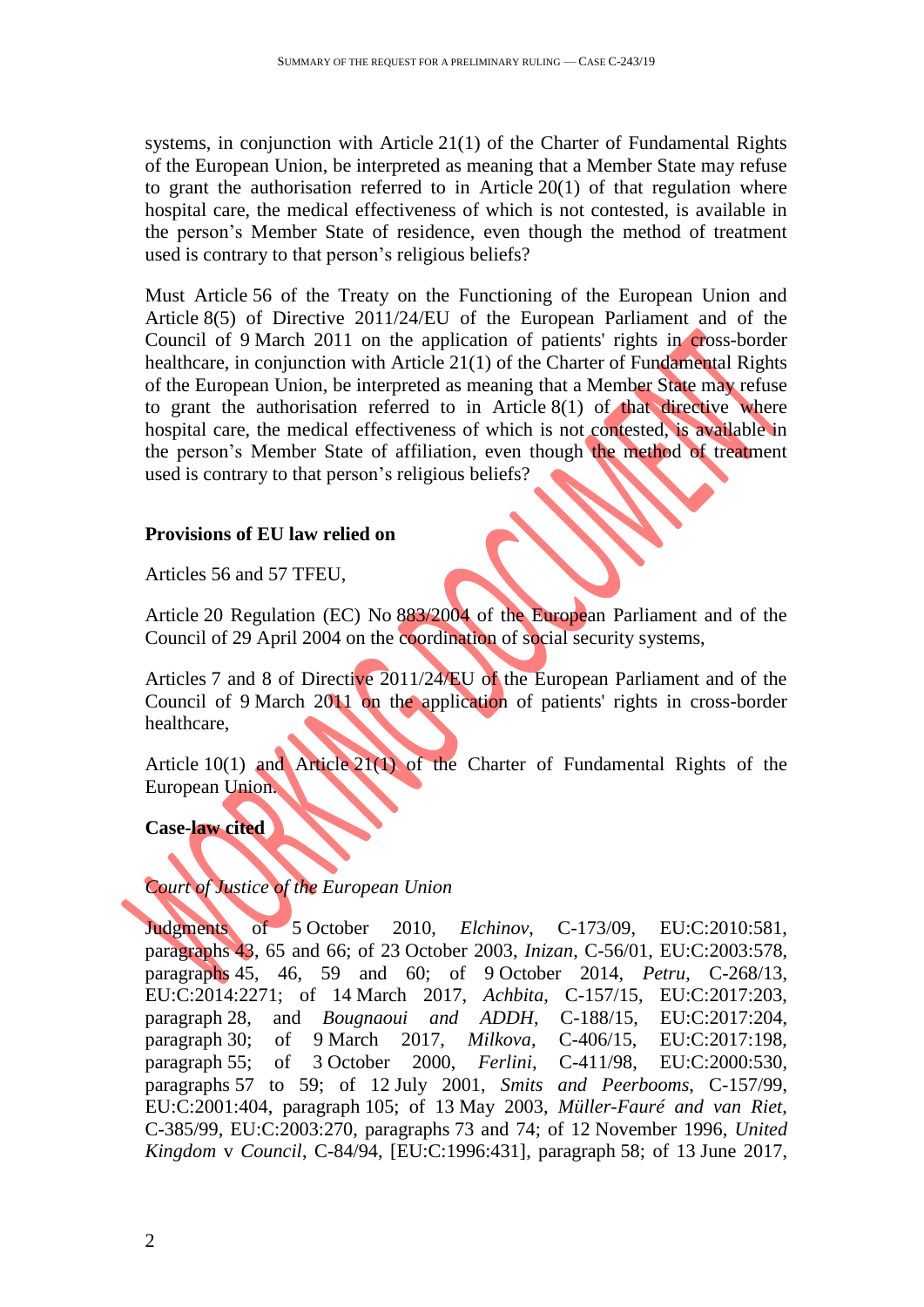*Florescu and Others*, C-258/14, EU:C:2017:448, paragraph 57; of 19 April 2007, *Stamatelaki*, C-444/05, EU:C:2007:231, paragraph 34, and of 11 June 2015, *Berlington Hungary and Others*, C-98/14, EU:C:2015:386, paragraph 34.

#### *European Court of Human Rights*

Judgments of 1 July 2014, *S.A.S. v. France*, No 43835/11, paragraphs 124 and 161; of 15 January 2013, *Eweida and Others v. The United Kingdom*, No 48420/10, paragraph 79; of 20 May 2014, *McDonald v. The United Kingdom*, No 4241/12, paragraph 54; of 16 March 2010, *Carson and Others v. The United Kingdom,* No 42184/05, paragraph 61; decision of 4 January 2005, *Pentiacova and Others v. Moldova*, No 14462/03; judgments of 7 December 2010*, Jakóbski v. Poland*, No 18429/06, paragraphs 47 and 50, and of 17 December 2013, *Vartic v. Romania (No 2)*, No 14150/08, paragraphs 45 and 48.

#### **Provisions of national law relied on**

Articles 91 and 111 of the Latvijas Republikas Satversme (Constitution of the Republic of Latvia),

Point 293(2), Point 310 (corresponds in substance to Article 20(2) of Regulation No 883/2004), Point 323(2), Point 324(2) and Point 328 of the Ministru kabineta 2013. gada 17. decembra noteikumi Nr. 1529 'Veselības aprūpes organizēšanas un finansēšanas kārtība' (Cabinet Regulation No 1529 of 17 December 2013 'Regulations on organising and funding the healthcare system':

Point 328 of Regulation No 1529:

'328. The [National Health] Service shall reimburse the expenses incurred by persons who are entitled to receive publicly funded healthcare in Latvia where those persons received healthcare in another European Union Member State, a State which is part of the European Economic Area or in the Swiss Confederation, and paid for that care out of their own funds;

328.1. In accordance with the provisions of Regulation No 883/2004 and Regulation No 987/2009, as well as the conditions governing the expenses relating to the healthcare provided by the State in which those persons received the healthcare, and having regard to the information provided by the competent authority of the European Union Member State or the State which is part of the European Economic Area or the Swiss Confederation, in respect of the amount which is to be reimbursed to those persons, where:

…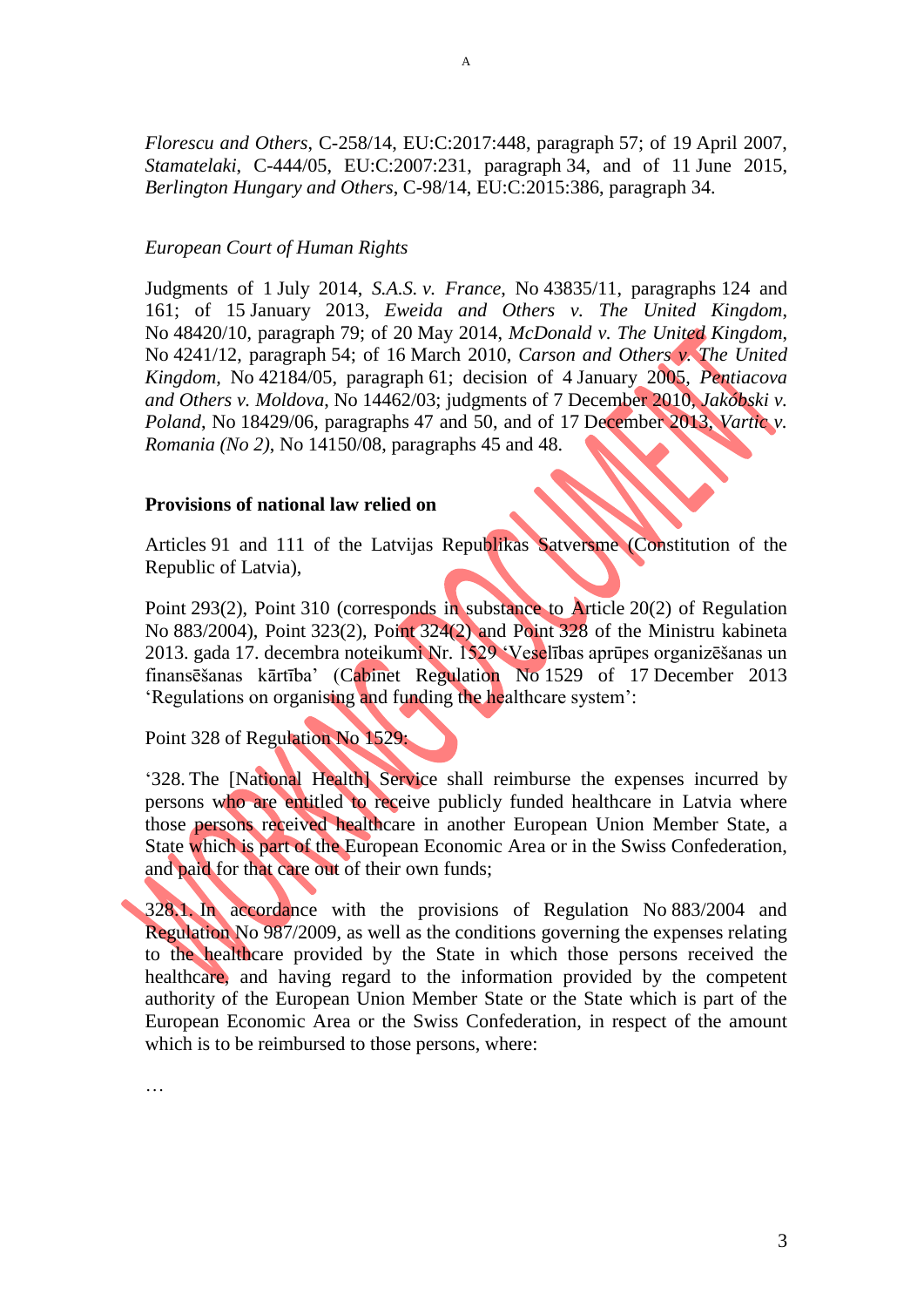328.1.2. The [National Health] Service has adopted a decision to issue an S2 form to those persons, however those persons have paid for that healthcare out of their own funds,

328.2. Having regard to the scale of fees for healthcare treatments, which was established at the time those persons received such treatments, or having regard to the extent of compensation for expenses in accordance with the legal framework relating to the purchase of medicine and medical equipment intended for hospital care, at the time that that medicine and medical equipment was acquired, where:

328.2.1. Those persons have received planned healthcare (including that which requires prior authorisation), without prejudice to the situation referred to in Point 328.1.2. of the present regulation and having regard to the procedure laid down in the present regulation, and that treatment is among those paid for out of public funds in the Republic of Latvia.

**Succinct presentation of the facts and procedure in the main proceedings**

- 1 The applicant's son suffers from a congenital cardiovascular disease for which he was required to undergo a medical procedure that involves having a blood transfusion. The applicant refused to consent to that procedure because it was contrary to his religious beliefs as a Jehovah's Witness.
- 2 Given that a version of this procedure which does not involve having a blood transfusion is not available in Latvia, the applicant requested the National Health Service to grant him an S2 form ('Certificate confirming the right to receive healthcare'), which ensures that a person has the right to receive some planned healthcare treatments in another European Union Member State, a State of the European Economic Area or in Switzerland.
- 3 By decision of 29 March 2016, the National Health Service refused to grant that authorisation. By decision of 15 July 2016 of the Veselības ministrija (Ministry of Health, Latvia), that decision was upheld.
- 4 The applicant brought an action seeking a favourable administrative decision in respect of the right for his son to receive some planned healthcare treatments. By judgment of 9 November 2016, the Administratīvā rajona tiesa (District Administrative Court) dismissed the applicant's action.
- 5 On appeal, the Administratīvā apgabaltiesa (Regional Administrative Court) agreed with the reasoning of the court at first instance and, by judgment of 10 February 2017, dismissed the appeal.

…'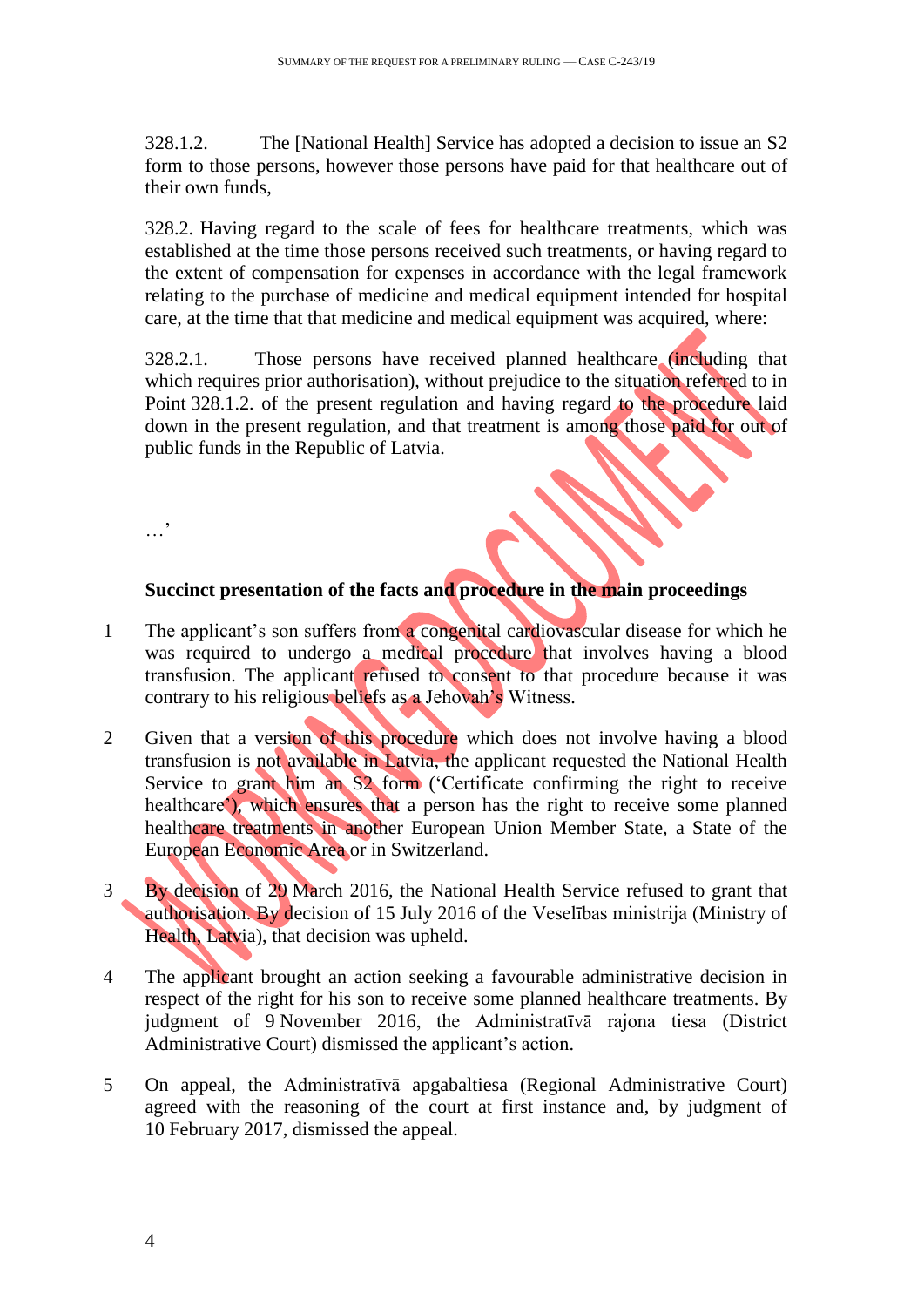- 6 In the first place, it found that one of the cumulative requirements for the submission of the S2 form had not been satisfied, namely, it had not been shown that the healthcare treatment in question is not available in Latvia. In the second place, it pointed out that, because the method of treatment must be based on medical criteria, the National Health Service, by refusing to grant authorisation for treatment which is available in Latvia, has not restricted the applicant's right to choose in relation to receiving a healthcare treatment, and that the decision of the National Health Service is not related to the applicant's religious beliefs. That is to say, the patient has the right to refuse a specific type of treatment and to choose an alternative, but in that case, the State is not required to pay for that alternative treatment. In the third place, in order for a person to be reimbursed in accordance with the fees fixed in Latvia, it is necessary for the National Health Service to issue prior authorisation, which the applicant did not apply for. In the fourth place, freedom of religion is not an absolute right and thus, in certain circumstances, may be restricted. On the other hand, the present case concerns the freedom of religion of the applicant and not that of his son; meanwhile the freedom of the parents to make important decisions on behalf of the child can be limited in order to protect the best interests of the child.
- 7 The applicant lodged an appeal in cassation before the referring court.
- 8 The applicant pointed out in his application that, in order to avoid damaging the child's health, the operation was performed in Poland on 22 April 2017.

## **Main arguments of the parties in the main proceedings**

- 9 The applicant claims that the Administratīvā apgabaltiesa erred in finding that a person who requests that healthcare be adapted to their personal circumstances loses their right for that care to be paid for out of public funds. That is to say, the State must create a healthcare system which can be adapted to the personal circumstances of the patient, which includes taking into account the religious beliefs of the parents or guardians of a patient who is a minor.
- 10 The treatment of patients must be ensured while taking into account the dignity of the patient in its entirety, which includes his moral values and religious beliefs. However, the Administratīvā apgabaltiesa only analysed those beliefs in respect of the parents' right to choose the type of healthcare that their child receives. It did not consider whether, as a result, the parents are being implicitly forced by the authorities to renounce their religious beliefs.
- 11 In the applicant's view, the prohibition on discrimination has been infringed, because the State has treated the applicant and other patients –– who are in different circumstances and who do not need their method of treatment to be  $adapted$ — in the same way.
- 12 The applicant points out that neither the Ministry of Health, nor any other authority has argued that the rights of the applicant's child have been infringed.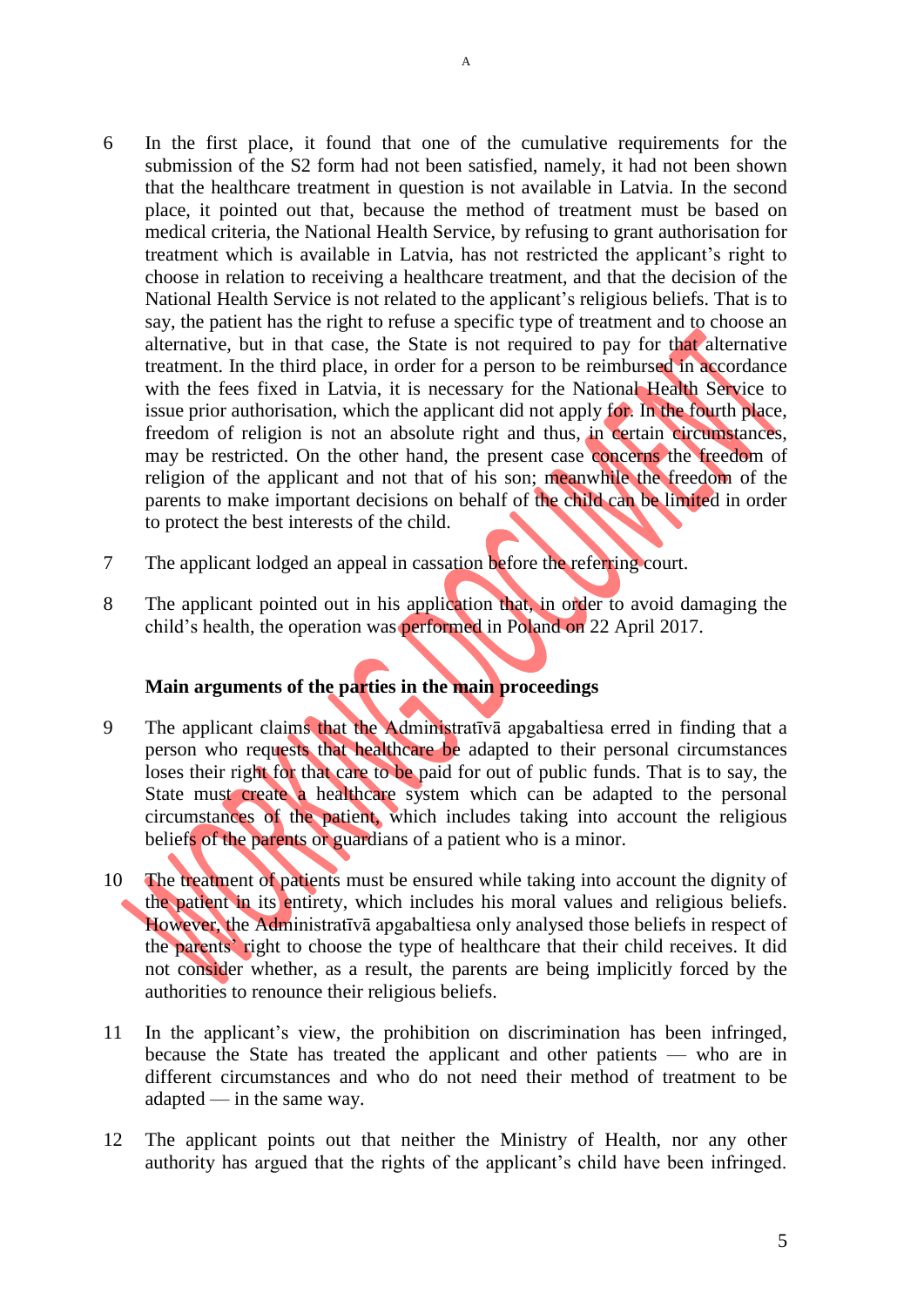Consequently, the applicant argues that there was no basis for applying the provisions of international conventions in the present case. On the other hand, EU treaties and the case-law of the Court of Justice were not applied, thus a request for a preliminary ruling should be made.

- 13 The Ministry of Health agrees with the view of the National Health Service that in order for a S2 form to be issued the interested party must fulfil a set of cumulative requirements: (i) there is a requirement that the healthcare treatment in question be paid for out of public funds; (ii) that care is necessary in order to prevent an irreversible deterioration in vital functions and; (iii) that healthcare treatment is not available in Latvia. That provision, contained in both national legislation and Regulation No 883/2004, is mandatory and leaves no discretion to the authorities with regard to adopting an administrative act. Therefore, the final requirement has not been satisfied, because, in the present circumstances, the necessary treatment can be provided in Latvia, although the applicant is opposed to a transfusion of blood components due to his religious beliefs.
- 14 The Ministry of Health points out that, within the legal framework, there are certain reasonable limits placed on adapting healthcare treatments in order to ensure, as far as possible, a rational allocation of financial resources and to protect the interests of society as a whole in relation to the availability of quality healthcare in Latvia.
- 15 Furthermore, the Ministry of Health points out that there is no basis for applying the provisions of Directive 2011/24/EU, because the applicant did not apply for prior authorisation in order to be reimbursed according to the fees fixed in Latvia.
- 16 Finally, the Ministry of Health notes that the considerations of the Court of Justice on cross-border healthcare have been summarised in Directive 2011/24, which, nevertheless, provides for the reimbursement of the costs of that treatment according to the fees fixed in Latvia and not those of the State in which that treatment was received.

# **Succinct presentation of the reasoning in the reference for a preliminary ruling**

- 17 Given that the applicant's son has already received treatment, the applicant could apply for the reimbursement of the healthcare expenses paid out of his own funds, if it is found that the authority erred in refusing to issue an S2 form.
- 18 Given that the S2 form is issued where the aforementioned cumulative requirements are fulfilled, in the present case it is necessary to clarify the scope of Article 20(2) of Regulation 883/2004 and to assess whether, in the present case, the requirements of that provision have been met.
- 19 In the present case, the dispute concerns the second criterion and whether it has been fulfilled, namely, whether such healthcare can be provided in Latvia, within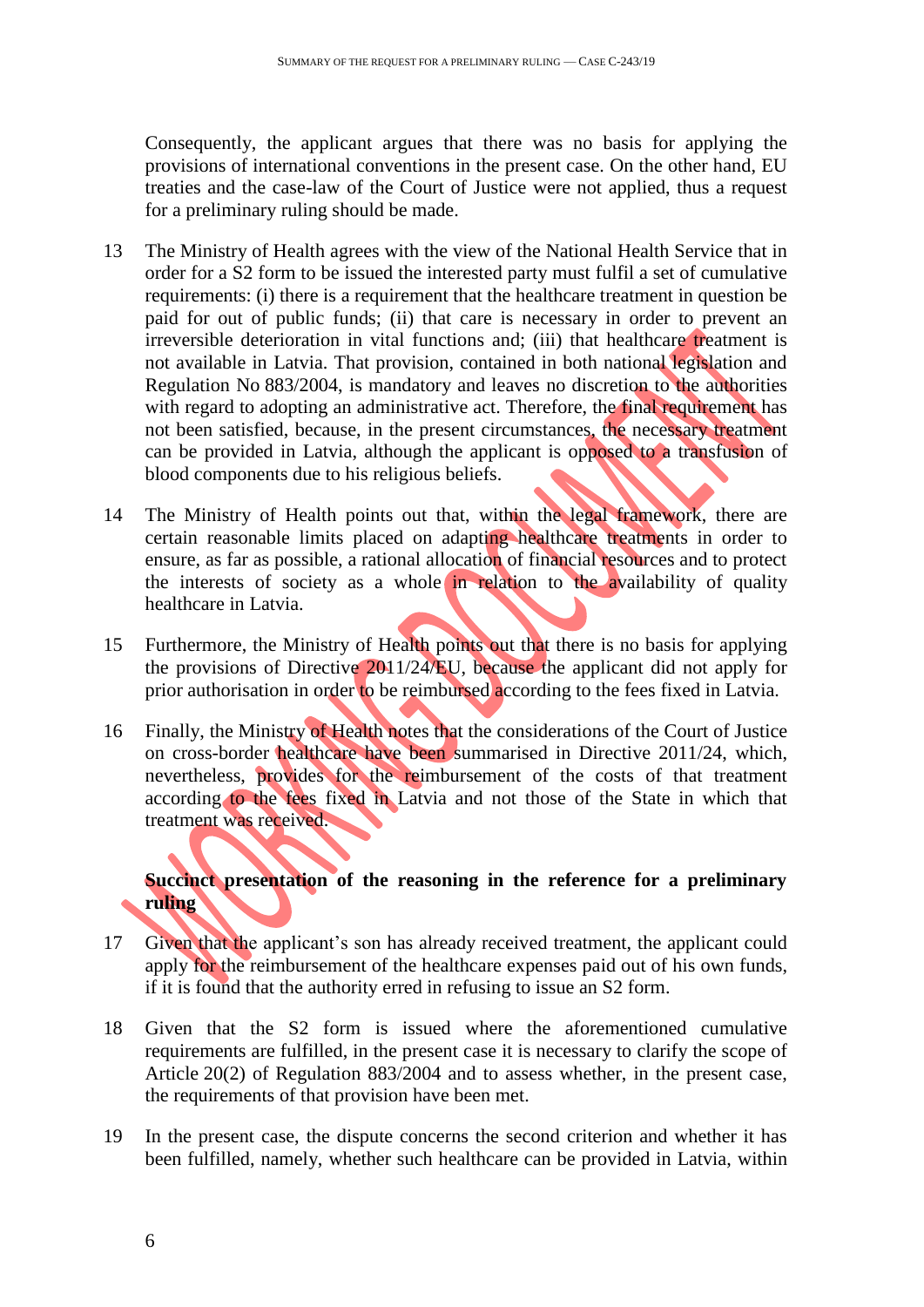a time limit which is medically justifiable, taking into account the medical condition of the applicant's son at that time and the probable course of his illness.

- 20 According to the settled case-law of the Court of Justice, that authorisation cannot be refused where the first criterion listed in that provision has been fulfilled and where the same or equally effective treatment cannot be obtained without undue delay in the Member State of residence of the person concerned.
- 21 The referring court expresses doubts about the wording 'treatment which is equally effective for the patient can be obtained without undue delay in the patient's Member State of residence' and whether 'all the circumstances' which, according to the settled case-law of the Court, must be taken into account for the purposes of examining each specific case — include religious beliefs.
- 22 Freedom of religion does not, in itself, require a Member State to adapt and pay for healthcare while taking into account the religious beliefs of each person. However, the Member State does have the obligation to provide culturally acceptable healthcare treatments. In turn, where religious beliefs are not taken into account in that assessment, the person in question, in choosing treatment which corresponds with his religious beliefs, is required to cover the resulting costs himself, which amounts to unfavourable treatment of him. Thus, that raises the question of whether such circumstances lead to discrimination on the grounds of religion.
- 23 According to the settled case-law of both the European Court of Human Rights and the Court of Justice of the European Union, application of the same rules to different situations is prohibited, since this is tantamount to indirect discrimination, except where that application is necessary to achieve a legitimate aim and if the measure is proportionate to the aim pursued.
- 24 In the present circumstances, the aim of applying equal treatment or apparently neutral criteria may be to protect public health and the rights of others, that is to say, the necessity to maintain an adequate, balanced and permanent supply of quality hospital care in the national territory and the necessity to protect the financial stability of the social security system. According to the referring court, given that adapting treatment to religious beliefs may create an additional burden on the overall healthcare budget, this could constitute a legitimate aim in accordance with the case-law of the Court of Justice of the European Union.
- 25 With regard to the assessment of proportionality the referring court points out that, on the one hand, hospital care of patients is linked to significant costs and, according to the settled case-law of the European Court of Human Rights and the Court of Justice of the European Union, the State has wide discretion, particularly with regard to the allocation of resources, but that, on the other hand, in examining the principle of proportionality in the context of the freedom of religion it is necessary to assess whether the right balance has been struck between the interests of the individual and society, even if that would result in additional costs